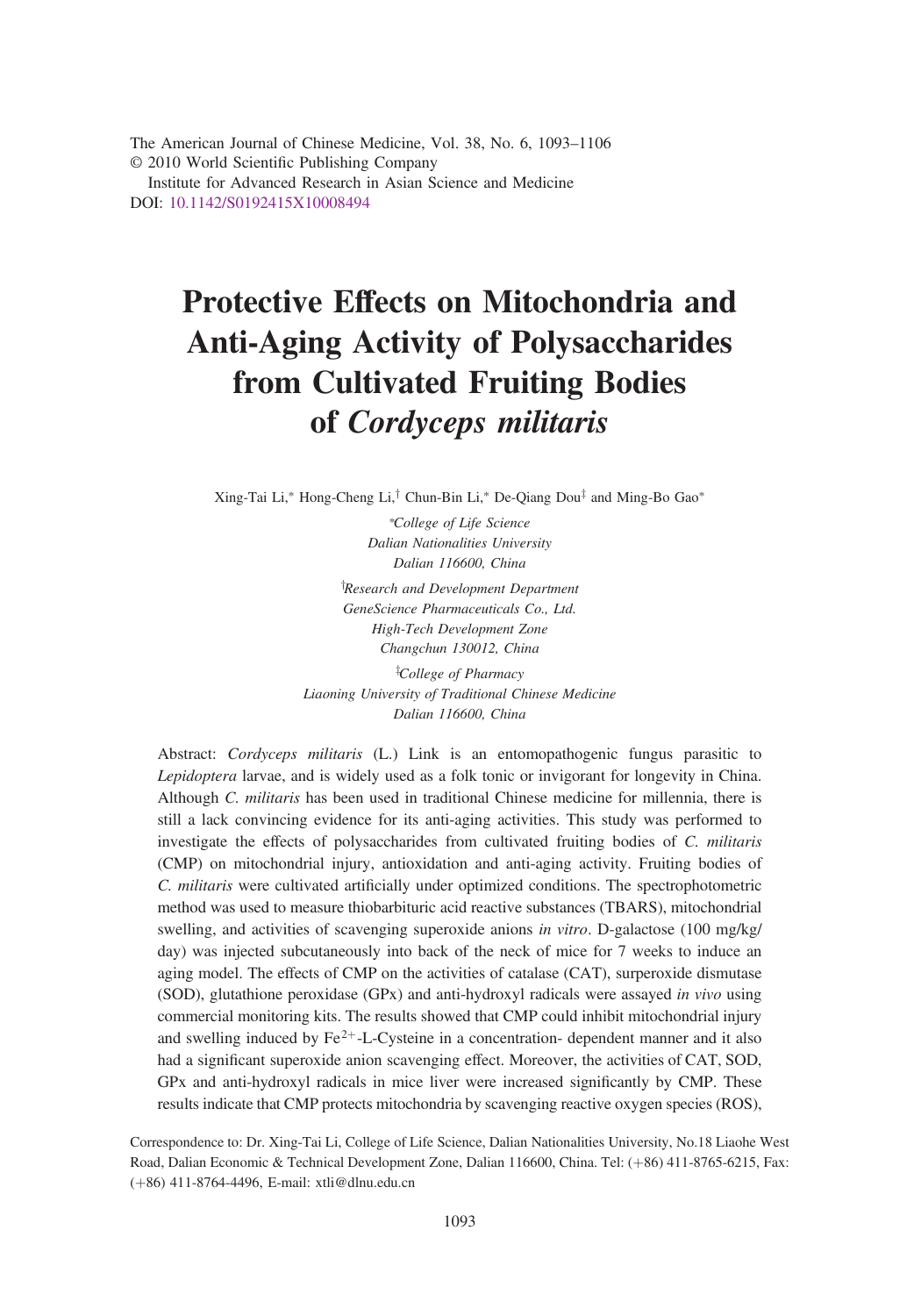#### $X.-T.$  LI et al.

inhibiting mitochondrial swelling, and increasing the activities of antioxidases. Therefore, CMP may have pharmaceutical values for mitochondrial protection and anti-aging. CMP was the major bioactive component in C. militaris.

Keywords: Cordyceps militaris Polysaccharides; Mitochondria; Anti-Aging; Reactive Oxygen Species; Antioxidase.

#### Introduction

In the Orient, some Cordyceps species are among the most potent herbs in traditional medicine and are widely used as a tonic for longevity, endurance and vitality (Park et al., 2005). Cordyceps militaris (L.) Link, an edible and medicinal mushroom, is an entomopathogenic fungus parasitic to Lepidoptera larvae, which belongs to the class Ascomycetes and the DongChongXiaCao group in Chinese herbs. Besides its usage as a crude drug, it has been extensively used as folk tonic food or invigorant since ancient times (Wu et al., 2000). Various constituents, such as nucleosides and polysaccharides, are associated with the pharmacological activities of the Cordyceps species (Shin et al., 2001; Zhou et al., 2008). The metabolites extracted from C. militaris, for example, cordycepin, cordycepic acid, superoxide dismutase (SOD) and polysaccharides, have been proven to have pronounced biological effects on the human body (Zhan et al., 2006). Previous studies on polysaccharides from various Cordyceps species have demonstrated many interesting biological activities, including antitumour (Chen et al., 1997; Xiao et al., 2002), antiinfluenza virus (Ohta et al., 2007), immunopotentiation (Nakamura et al., 1999), hypoglycemic activity (Kiho et al., 1999) and hypocholesterolemic effect (Koh et al., 2003). The medical merits of Cordyceps polysaccharides have drawn a great amount of research interest. The exopolysaccharides from cultured liquid of C. militaris were reported to have moderate anti-oxidative effects for lard (Li and Xu, 1997). The antioxidant activity of aqueous extract from cultivated C. militaris has also been found to scavenge hydroxyl and superoxide anion radicals (Zhan et al., 2006). Scavenging of free radicals and anti- cancer activity were correlated closely with the quantities of polysaccharides (Wang et al., 2005). The free radical theory of aging is based in the works of Gerschman and Harman, and, when focused around mitochondria, emerged as the mitochondrial hypothesis of aging (Vina et al., 2003; Harman, 2006). It holds that during aging, an increase in ROS in mitochondria causes mutations in the mtDNA and damages mitochondrial components, resulting in senescence (Manczak *et al.*, 2005). Mitochondria are considered the pacemakers of tissue aging due to the continuous production of free radicals, oxygen, nitrogen free radicals and related reactive species, and the selective oxidative damage that leads to mitochondrial dysfunction (Navarro and Boveris, 2007). There have been no reports on the protective effect of the polysaccharides from cultivated fruiting bodies of C. militaris (CMP) on mitochondrial injury so far. Total polysaccharides in C. militaris thus may relate to these biological activities. In the present study, the mitochondrial protection and anti-aging activities of CMP were investigated and evaluated by its scavenging abilities on superoxide anion  $(O_2^{\bullet})$  and its effects on the activities of CAT, SOD, GPx and anti-hydroxyl radicals.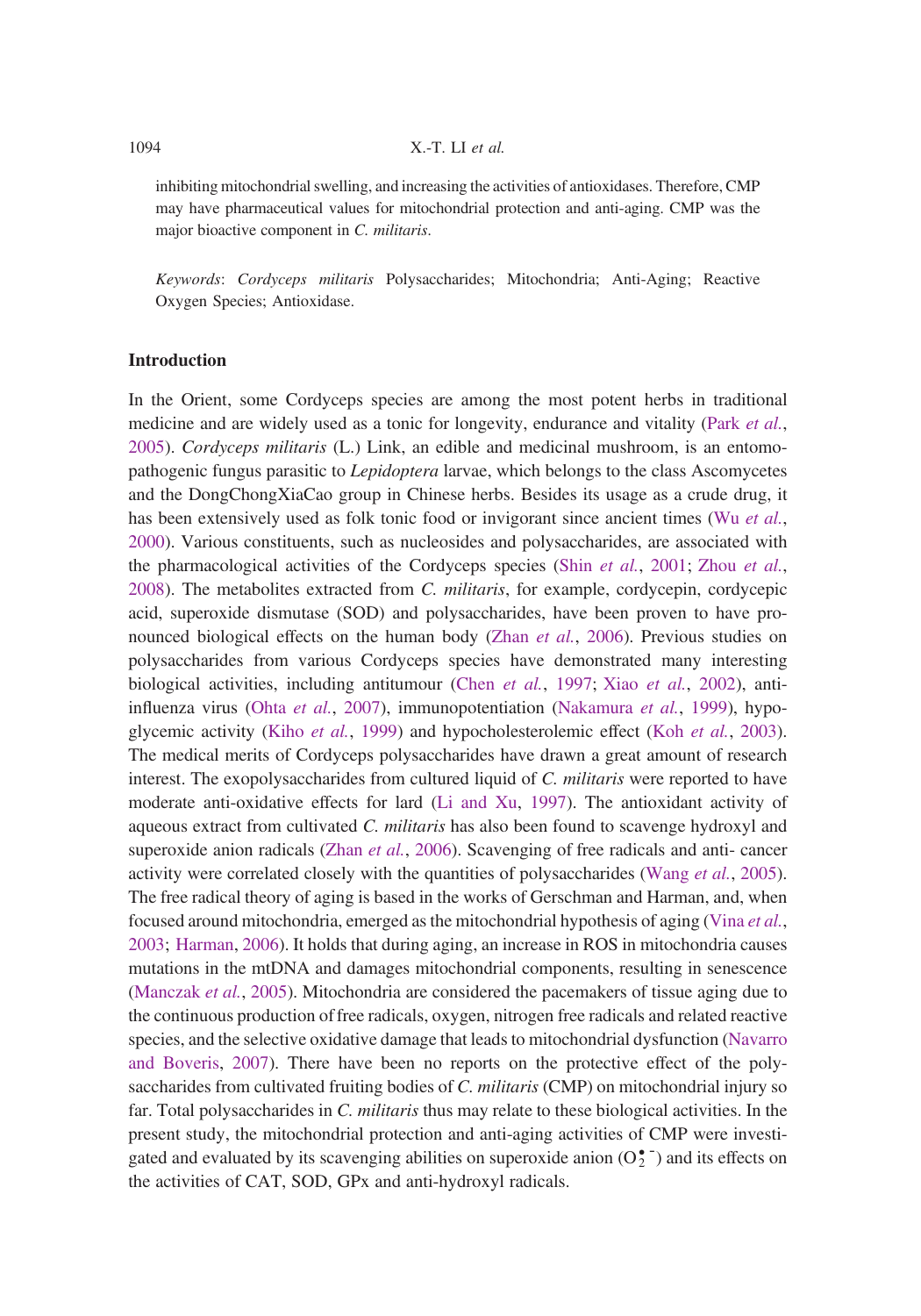#### Materials and Methods

#### Animals and Materials

Male Kunming mice (Grade II, Certificate No. 2002-5), weighing  $22 \pm 2.0$  g, were purchased from the Experimental Animal Center, Dalian University. All mice were cared for according to the Guiding Principles in the Care and Use of Animals. The experiment was approved by the Medical College Council on Animal Care Committee of Dalian University (China) in accordance with NIH guidelines (NIH, 2002). Rodent laboratory chow and tap water were available ad libitum during the period. Coomassie brilliant blue G-250 (CBBG-250) and N-methylphenazonium methyl sulfate (PMS) were purchased from Fluka (Bushs SG, Switzerland). Bovine serum albumin (BSA), 4-nitrobluetetrazolium chloride (NBT) and reduced nicotinamide adenine dinucleotide (NADH) were from the Boehringer Mannheim Corp. (Indianapolis, IN, USA). 2-Thiobarbituric acid (TBA) and 1, 1, 3, 3-tetraethoxypropane (TEP) were from Sigma Chemical (St Louis, MO, USA). N-2 hydroxyethylpiperazine-N'-2-ethane sulfonic acid (HEPES) was from Merck (Darmstadt, Germany). Tris (hydroxymethyl) aminomethane (Tris) was from Gibco BRL (Grand Island, NY, USA). Commercial catalase (CAT), surperoxide dismutase (SOD), glutathione peroxidase (GPx) and anti-hydroxyl radical monitoring kits were from the Nanjing Jiancheng Bioengineering Institute (Nanjing, China). Vitamin E (Vit E) was from the Shanghai Xinyi Pharmaceutical Factory (Shanghai, China). D-galactose was from the Shanghai Second Reagent Factory (Shanghai, China). All other chemicals and solvents used in the study were of analytical grade made in China. The strain of Cordyceps militaris (registration no. 5.700) was purchased from the China General Microbiological Culture Collection Center (CGMCC) (Beijing, China).

#### Culture and Constituents Assay of Fruiting Bodies of Cordyceps militaris

The stock culture was maintained on potato-dextrose-agar slants. The slants were inoculated with mycelia and incubated at  $25^{\circ}$ C for 7 days and then used for seed culture inoculation. The seed culture medium  $(1 L)$  consisted of the following components: 20 g glucose, 1 g yeast extract, 3 g  $KH_2PO_4$ , 1.5 g  $MgSO_47H_2O$  and 20 mg vitamin  $B_1$ . The mycelia of C. militaris were inoculated to the seed culture medium slant and cultivated at  $25^{\circ}$ C for 4 days under the light intensity of 600 Lux. The fine mycelia were selected to subculture three times. A mixture of millet and sorghum (1:1) was used as an artificial culture medium, which also contains  $5 \text{ mg/l}$  vitamin  $B_1$ , 0.1 g/l 2,4-dichlorophenoxyacetic acid (2,4-D),  $K^+$ , Mg<sup>2+</sup> and Ca<sup>2+</sup>. Soluble starch and peptone were used as a carbon and nitrogen source respectively. The relative humidity was 80% and the light intensity was 600 Lux. The cultivation temperature was changed to  $25^{\circ}$ C after the mycelia were filled the container at  $15^{\circ}$ C. After the fruit bodies of *C. militaris* were dried to a consistent weight at  $45^{\circ}$ C, they were weighed and ground into a fine powder. The crude fat, water-soluble proteins and carbohydrates in the dry fruit bodies are 2.98%, 23.01% and 14.20% respectively.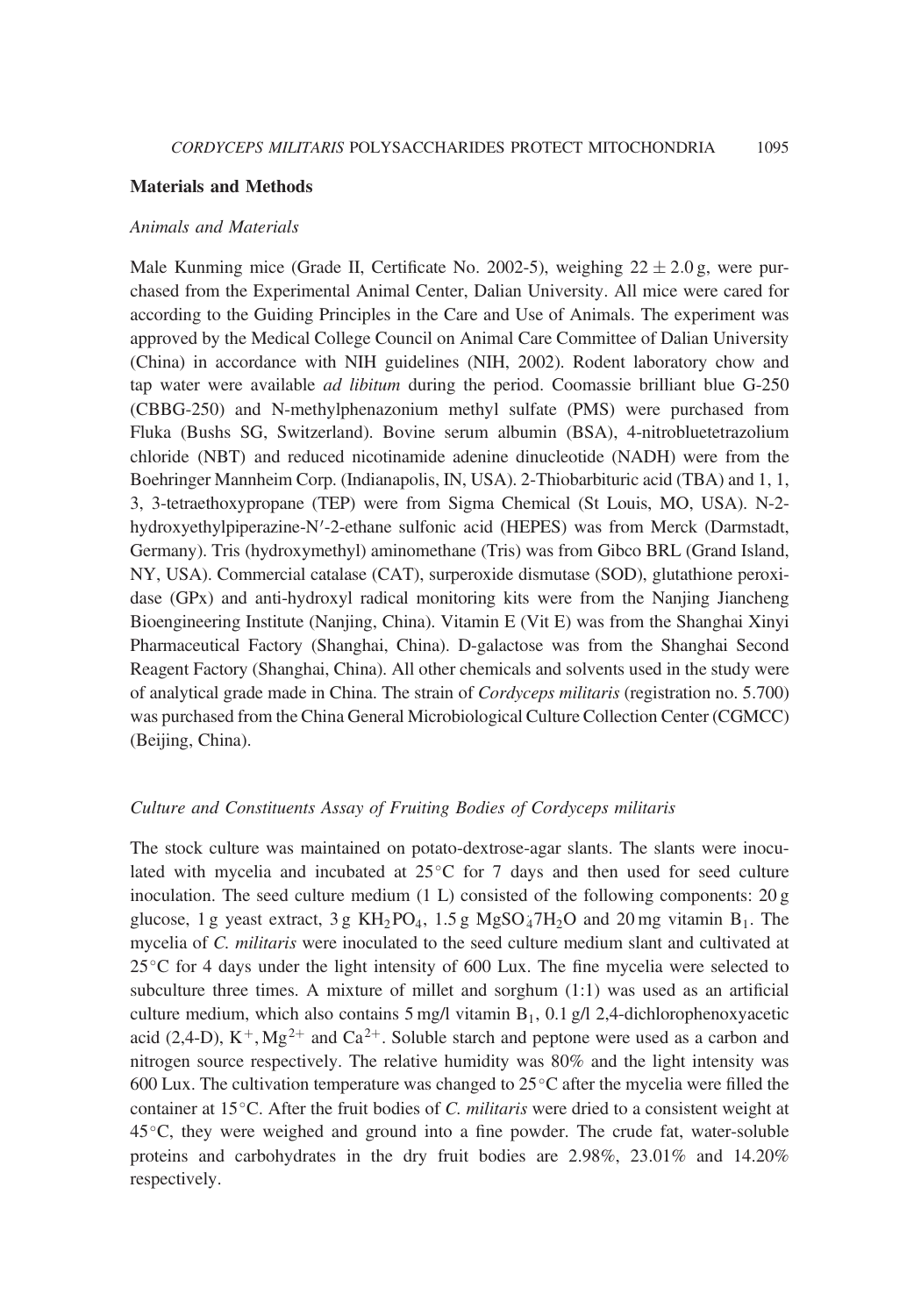#### Animal Groups for in Vivo Experiments

Sixty mice were randomly assigned into 6 groups (Normal, Model, Vit E and CMP1, 2, 3.  $n = 10$  for each group). CMP (40, 80, 160 mg/kg/day) was administered by oral gavage to mice in CMP 1, 2, 3 groups respectively. Vitamin E (100 mg/kg/day) was administered to mice in the Vit E group and an equivalent volume of normal saline to mice in the Normal and Model groups. All mice except those in the Normal group were administered D-galactose (100 mg/kg/day) subcutaneously, while the Normal group mice were given an equivalent volume of normal saline for 7 weeks. Each index was determined later.

#### Preparation of Cordyceps militaris Polysaccharides (CMP)

Powdered dry fruit bodies (200 mesh) of C. militaris were degreased with water-free ethanol in a Soxhlet extractor at  $70^{\circ}$ C for 7 hours in a water bath, the residue was extracted three times with 10 times volume of distilled water for 0.5 hour each in a boiling water bath, the aqueous extracts were mixed and centrifuged at 10,000 g for 15 min and the supernatant was condensed to 1 g crude drug/ml under decompression. Sevage reagents (ratio of chloroform and n-butanol was 4:1) were used to remove protein constituents in the concentrated liquid. Activated charcoal was added to a final concentration of 0.2% and boiled for 5 min. The decolored liquor was centrifuged at 10,000 g for 15 min and was sucked. 95% ethanol was added to the filtrate to a final concentration of 80%, and the solution was then refrigerated at  $4^{\circ}$ C for 24 hours. The precipitate was dissolved in distilled water after centrifugation at 10,000 g for 15 min. The solution was then precipitated with ethanol for a second time. The resultant precipitate was washed with acetone and ether respectively after suction and then lyophilized in vacuo. The polysaccharide content (89.86%) of the extracts was determined using the phenol-sulfuric acid method (Dubois et al., 1956).

# Preparation of Liver Homogenate and Mitochondria

Mice were dislocated and their livers were excised immediately, weighed, placed in precooled normal saline and made into 10% homogenate with a motor-driven glass homogenizer at  $0^{\circ}$ C and then stored on ice. Mitochondria were isolated by differential centrifugation using a modified protocol adapted from Fink et al. (2005). Mice livers were placed in precooled normal saline to wash off the blood on the surface, then they were placed in an ice-cold isolation medium (containing 0.25 M sucrose, 0.5 mM EDTA and 3 mM HEPES, pH 7.4) and homogenized with a motor-driven Teflon pestle on ice. After homogenization, samples were centrifuged at 1000 g for 10 min. A Beckman JA-25.50 rotor and Beckman Coulter Avanti J-E centrifuge were used in this and all other centrifugation steps at  $4^{\circ}$ C. Supernatants were removed and centrifuged at 12,000 g for 10 min. The pellets were washed twice in the isolation medium, and respun at 12,000 g each. Following the final wash, mitochondria were resuspended in the same medium and stored on ice until use. Protein determinations were carried out via the Bradford (1976) method, using BSA as a standard.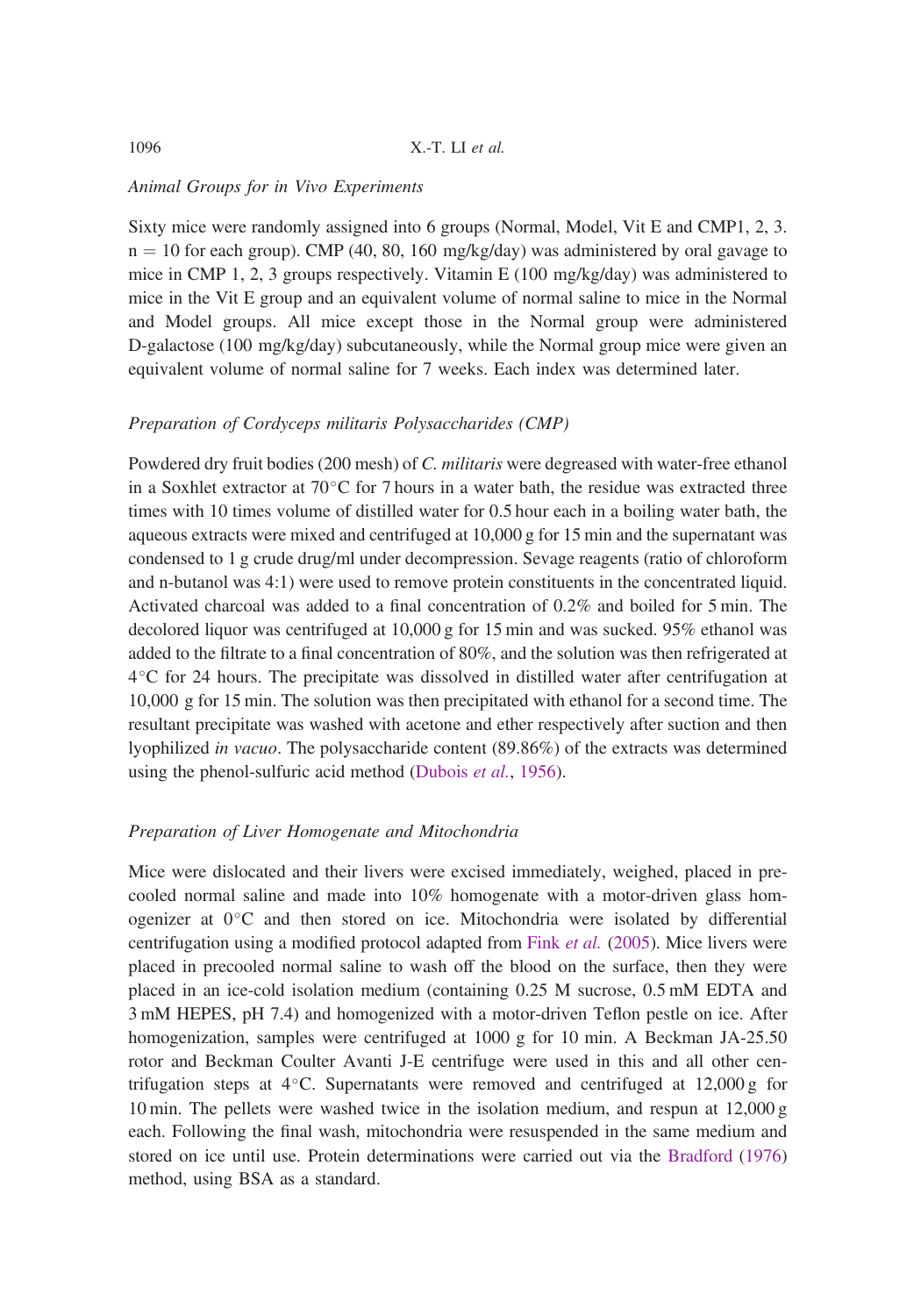#### Assay of Thiobarbituric Acid Reactive Substances (TBARS)

The contents of TBARS in the liver mitochondria and homogenate were measured according to the method of Chen *et al.* (2007), with slight modifications. Mitochondrial protein  $(0.5 \text{ mg})$ or 0.20 ml of 10% liver homogenate in each tube was incubated with graded concentrations  $(1.5-24 \text{ mg/l})$  of CMP (the normal and model group were excluded) at  $37^{\circ}$ C for 5 min. Then,  $FESO<sub>4</sub>$  (50  $\mu$ M, not for the normal group) and L-cysteine (L-Cys) (0.2 mM) were added. 0.1 M PBS with a pH of 7.4 was added to a final volume of 2 ml (homogenate, mitochondria and CMP were not added to the blank reference tube). After incubating the mixture in a vibratory incubator at  $37^{\circ}$ C for 30 min, 0.5 ml of 20% trichloroacetic acid (TCA) was added to end the reaction. Two milliliters of supernatant were transferred to another tube after centrifugation (9000 g) for 10 min, 1.0 ml of  $0.67\%$  TBA was added and the tube was then heated in a boiling water bath for 10 min. After cooling with tap water, the absorbance at 532 nm was determined on an UV-visible spectrophotometer and the blank reference tube was used as zero. TBARS was measured by linear regression analysis of an aliquot using TEP as an external standard and the action of CMP was expressed by the inhibitory rate  $(IR\%)$ .

$$
IR\% = (TBARS_{model} - TBARS_{CMP})/(TBARS_{model} - TBARS_{normal}) \times 100\%.
$$

#### Determination of Mitochondrial Swelling

The reactive system contains 0.5 mg mitochondrial protein, 0.5 mM FeSO<sub>4</sub> (excluding the normal group), 0.2 mM L-Cys and various concentrations of CMP (3 and 6 mg/l) (excluding the normal and model groups). PBS (0.1 M, pH 7.4) was used as a buffer system and the reactive system totaled a volume of 3 ml and was incubated at  $37^{\circ}$ C for 0, 5, 10 and 15 min. The absorbance (A) value of the system was measured at 520 nm (Hunter *et al.*, 1963).

# Assay of Superoxide Anion Scavenging Activity

Superoxide anions generated in the NADH-NBT-PMS system was measured by the nitrobluetetrazolium (NBT) reduction method (Liu et al., 2006), with slight modification. Tris-HCl buffer (16 mM, pH 8.0) containing NADH (73  $\mu$ M) and NBT (50  $\mu$ M) was mixed with various concentrations of CMP (1.5–24 mg/l) except the control group. The final volume was 3 ml. After adding PMS solution (15  $\mu$ M, the blank was excluded) to the mixture, the reaction mixture was incubated at  $25^{\circ}$ C for 2 min, and the absorbance (A) at 560 nm was measured against blank samples. Decreased absorbance of the reaction mixture indicated increased superoxide anion scavenging activity. The inhibitory rate (IR%) of superoxide anion production was expressed by  $[1-(A_{\text{CMP}}/A_{\text{Control}})] \times 100\%$ .

#### Determination on the Activities of CAT, SOD, GPx and Anti-Hydroxyl Radicals

Mice were sacrificed via dislocation and their livers were rapidly removed, weighed and made into 1% homogenates with a normal saline solution at  $0^{\circ}$ C. Two milliliters of homogenate was centrifuged at 2000 g for 5 min, 100  $\mu$ l supernatant was mixed with 900  $\mu$ l normal saline,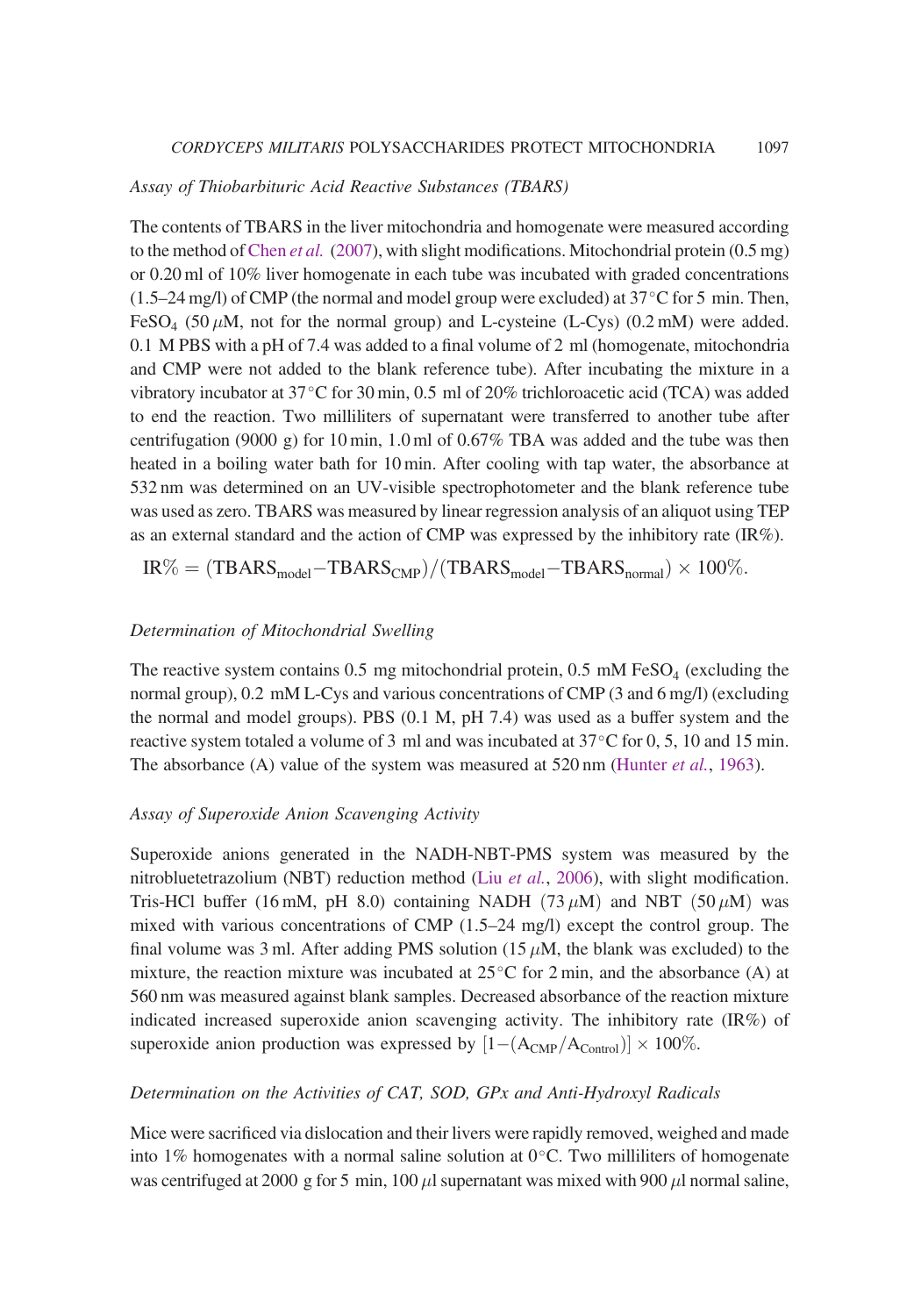and then  $10 \mu l$  of the solution was used to determine the CAT, SOD, GPx and anti-hydroxyl radical activities using commercial monitoring kits and following the manufacturer's protocol.

# Statistical Analysis

Data were expressed as means  $\pm$  SD and statistical differences between groups were analyzed by one-way analysis of variance (ANOVA) followed by least significant difference (LSD) post hoc multiple comparisons test using the statistical software package SPSS 16.0 for Windows (SPSS Inc., Chicago, Illinois, USA). Results were considered statistically significant at the probability (p) values  $< 0.05$  level.

# **Results**

# Effect of CMP on the Formation of TBARS in Mice Liver Mitochondria and Homogenate in Vitro

Oxidative damage was studied by measuring lipid peroxidation (LPO) products, such as TBARS. The TBARS level, used as an auto-oxidation index of LPO in tissues, is used to screen the antioxidants. TBARS is a main marker of LPO. A measurement of TBARS content may directly reflect the production condition of free radicals (Suji and Sivakami, 2004). Pro-oxidants and reactive oxygen species (ROS) result in LPO in mitochondria (Armstrong, 2006). It has been shown that the amount of lipid peroxides in mitochondria increases with age (Hruszkewycz, 1992). Peroxidation of membrane lipids has been suggested to be one of the major causes of decreased mitochondrial membrane function (Paradies et al., 1997). In fact, peroxidation alters the structure of membrane lipids, which can disrupt the structural organization of the lipid double layer, altering membrane fluidity and permeability (Valls *et al.*, 2005). LPO reactions are generally chain reactions driven by free radicals in which one radical can induce the oxidation of a comparatively large number of substrate molecules, particularly the highly vulnerable polyunsaturated fatty acids (PUFAs) (Abuja and Albertini, 2001). Unsaturated lipids in liver tissue are very susceptible to peroxidation when they are exposed to pro-oxidative metal ions such as  $Fe<sup>2+</sup>$ . It has long been thought that  $Fe^{2+}$  is the most likely active species, producing oxidants through the interaction of  $Fe^{2+}$  with oxygen. In the current investigation, we have incubated the mouse liver mitochondria and liver homogenate with or without the presence of  $Fe^{2+}$ , and examined the effects on liver mitochondria and liver homogenate by measuring the absorbance at 532 nm. The results showed that formation of TBARS in liver mitochondria and liver homogenate, which was enhanced significantly following treatment with  $Fe^{2+}$ -L-Cys, was inhibited in a concentration-dependent manner in the presence of CMP (Table 1), indicating that CMP possess the antioxidant activity.

# Effect of CMP on Liver Mitochondrial Swelling

Permeability and fluidity of the mitochondrial membrane are prerequisites for maintaining mitochondrial functions. The status of the mitochondrial membrane potential, which is an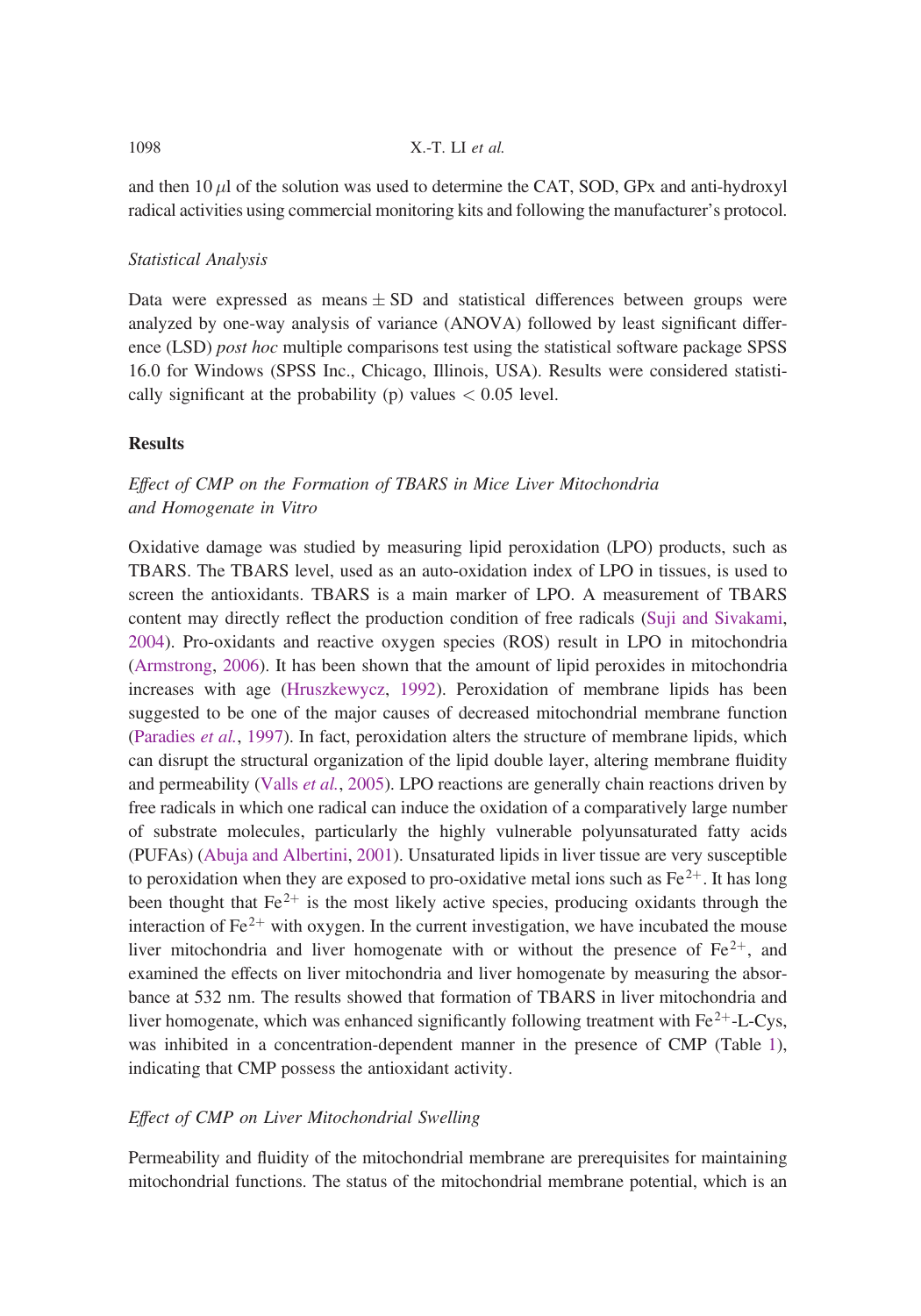| Group      | <b>Concentration</b><br>(mg/L) | <b>TBARS</b> (Mitochondria)<br>(nmol/mg Protein) | IR%   | <b>TBARS</b> (Homogenate)<br>$(nmol/g \cdot Liver)$ | IR%   |
|------------|--------------------------------|--------------------------------------------------|-------|-----------------------------------------------------|-------|
| Normal     |                                | $0.26 \pm 0.11***$                               |       | $50 \pm 16***$                                      |       |
| Model      |                                | $2.59 \pm 0.60$                                  |       | $176 \pm 42$                                        |       |
| <b>CMP</b> | 1.5                            | $1.92 \pm 0.44$ <sup>**</sup>                    | 28.76 | $163 \pm 30$                                        | 10.32 |
|            | 3.0                            | $1.51 \pm 0.30***$                               | 46.35 | $148 \pm 25$                                        | 22.22 |
|            | 6.0                            | $1.06 \pm 0.35***$                               | 65.67 | $124 \pm 37$ **                                     | 41.27 |
|            | 12.0                           | $0.73 \pm 0.30***$                               | 79.83 | $105 \pm 28$ ***                                    | 56.35 |
|            | 24.0                           | $0.50 \pm 0.26***$                               | 89.70 | $88 \pm 23***$                                      | 69.84 |

Table 1. The Effects of CMP on Formation of TBARS in Mice Liver Mitochondria and Homogenate

*Notes*: All values are mean  $\pm$  SD (n = 6). \*\*p < 0.01, \*\*\*p < 0.001 vs. the model group. CMP: Cordyceps militaris polysaccharides; TBARS: thiobarbituric acid reactive substances; IR: inhibitory rate.

estimate of the electrochemical gradient across the inner mitochondrial membrane, and thus the mitochondrial permeability transition pore (MPTP) opening. ROS can stimulate the opening of MPTP (Halestrap et al., 2004). Mitochondrial swelling is a sensitive index for surveying the permeability of the membrane and assessing mitochondrial functions. Mitochondria are abundant in PUFA, which react easily with free radicals to form lipid peroxides. Mitochondrial oxidative stress has been implicated in cell death (Orrenius et al., 2007). High levels of pro-oxidants produced by mitochondria can induce apoptosis by changing cellular redox status, which depletes reduced glutathione (GSH) (Kroemer et al., 1998). Pro-oxidants and ROS result in the opening of MPTP in mitochondria (Armstrong, 2006). LPO can lead to an increase in membrane permeability, thus initiating mitochondrial swelling. The generation of oxygen free radicals was induced by  $Fe^{2+}$ -L-Cys and can result in the swelling of mitochondria. The decrease of absorbance (A) value at 520 nm indicates the swelling of mitochondria. CMP inhibited  $Fe^{2+}$ -L-Cys induced mitochondrial swelling significantly, and the inhibitory potency was stronger when the concentration of CMP was higher (Table 2).

|            | <b>Concentration</b> | $A_{520}$                     |                               |                               |                              |
|------------|----------------------|-------------------------------|-------------------------------|-------------------------------|------------------------------|
| Group      | (mg/L)               | $0 \text{ min}$               | $5 \text{ min}$               | $10 \text{ min}$              | $15 \text{ min}$             |
| Normal     |                      | $0.432 + 0.045***$            | $0.355 + 0.036***$            | $0.284 + 0.030***$            | $0.224 \pm 0.038$ ***        |
| Model      |                      | $0.237 + 0.032$               | $0.187 \pm 0.049$             | $0.155 + 0.023$               | $0.136 \pm 0.029$            |
| <b>CMP</b> | 3.0                  | $0.276 + 0.036$               | $0.254 + 0.031$ <sup>**</sup> | $0.205 + 0.029$ <sup>**</sup> | $0.179 + 0.026$ <sup>*</sup> |
|            | 6.0                  | $0.302 + 0.029$ <sup>**</sup> | $0.296 + 0.038***$            | $0.251 + 0.035***$            | $0.217 \pm 0.027$ ***        |

Table 2. The Effect of CMP on Mice Liver Mitochondrial Swelling Induced by  $Fe^{2+}$  -L-Cys

Notes: The decrease of absorbance value at 520 nm indicates the swelling of mitochondria. All values are mean  $\pm$  SD (n = 6).  $^*p$  < 0.05,  $^*p$  < 0.01,  $^{***}p$  < 0.001 vs. the model group. CMP: Cordyceps militaris polysaccharides;  $A_{520}$ : absorbance value at 520 nm.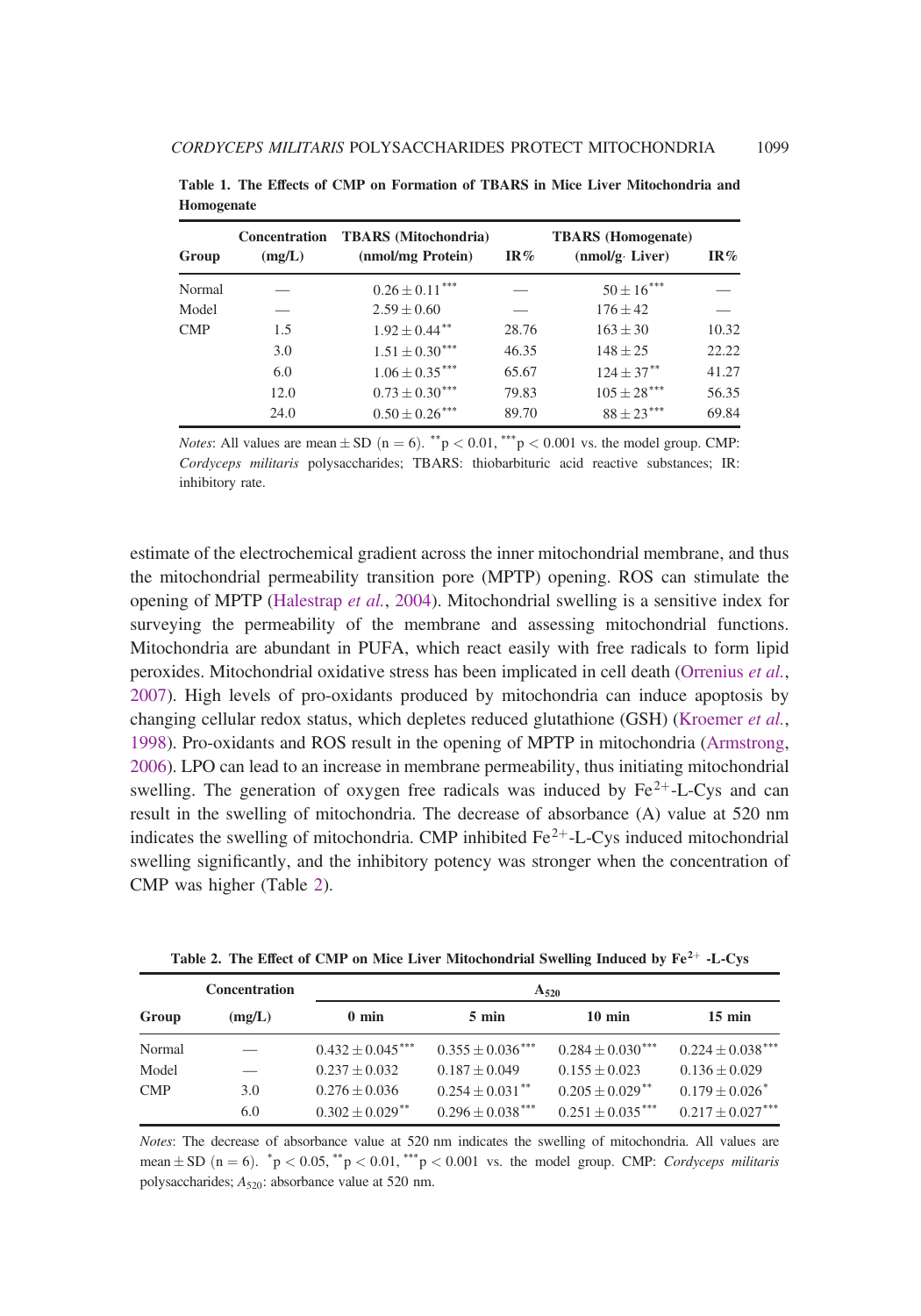| Group   | Concentration $(mg/L)$ | $A_{560\,nm}$                  | IR%   |
|---------|------------------------|--------------------------------|-------|
| Control |                        | $0.255 \pm 0.034$              |       |
| CMP     | 1.5                    | $0.209 \pm 0.027$ <sup>*</sup> | 18.04 |
|         | 3.0                    | $0.184 + 0.026$ ***            | 27.84 |
|         | 6.0                    | $0.159 \pm 0.042$ ***          | 37.65 |
|         | 12.0                   | $0.120 + 0.034***$             | 52.94 |
|         | 24.0                   | $0.086 \pm 0.029$ ***          | 66.27 |

Table 3. The Scavenging Effect of CMP on  $O_2^*$  Produced by NADH-NBT-PMS System

*Notes*: All values are mean  $\pm$  SD (n = 6). \*p < 0.05, \*\*\*p < 0:001 vs. the control group. CMP: Cordyceps militaris polysaccharides;  $A_{560}$ : absorbance value at 560 nm; IR: inhibitory rate.

#### Effect of CMP on the Generation of Superoxide Anion

The mitochondrial electron transport chain (ETC) consumes more than 90% of the oxygen taken up by the cells and up to 5% of that is converted into superoxide anions  $(O_2^{\bullet})$ , even during a normal physiological state (Leeuwenburgh and Heinecke, 2001). The primary ROS generated in the mitochondria is  $O_2^{\bullet}$ , which are then converted to hydrogen peroxide  $(H<sub>2</sub>O<sub>2</sub>)$  by spontaneous dismutation or superoxide dismutase (SOD) (Brookes, 2005). The superoxide anions were generated by the NADH-NBT-PMS system in vitro in the current study. The absorbance (A) value at 560 nm of the CMP group decreased significantly compared to the control group. The present studies show that CMP scavenged superoxide anions concentration-dependently (Table 3).

#### Effect of CMP on the CAT, SOD, GPx and Anti-Hydroxyl Radical Activities

GPx, which is probably the best studied mitochondrial antioxidant enzyme, plays an important role in the decomposition of  $H_2O_2$  produced in mitochondria. GPx catalyzes  $H_2O_2$  and ROOH reduction by GSH  $[H_2O_2(ROOH) + 2GSH = > GSSG + 2H_2O(ROH)$  $H_2O$  and is an unique enzyme that uses  $H_2O_2$  in the mitochondria of most mammalian organs (Chance et al., 1979). In fact, GPx activity seems to exceed that of any competing  $H<sub>2</sub>O<sub>2</sub>$  scavenger in mitochondria (Cadenas and Davies, 2000). Although it is mostly present in the peroxisomes, CAT might also play a role in the decomposition of mitochondrial  $H_2O_2$  to  $H_2O$  (Cadenas and Davies, 2000). The recent work by Schriner et al. (2005) clearly demonstrates that mitochondrially targeted CAT decreases free radicals (mainly  $H_2O_2$ ), leads to reduced mitochondrial oxidative damage, and increases the lifespan of CAT transgenic mice, suggesting that overexpressed CAT in mitochondria decreases ROS and boosts the functioning of mitochondria.

The mitochondrial matrix contains a specific form of SOD, manganese superoxide dismutase (MnSOD), which eliminates the superoxides produced in the matrix (Turrens, 2003) by facilitating the dismutation of the superoxide radical to  $H_2O_2$ . It thereby protects the mitochondrial iron-sulfur cluster-containing enzymes from superoxide attack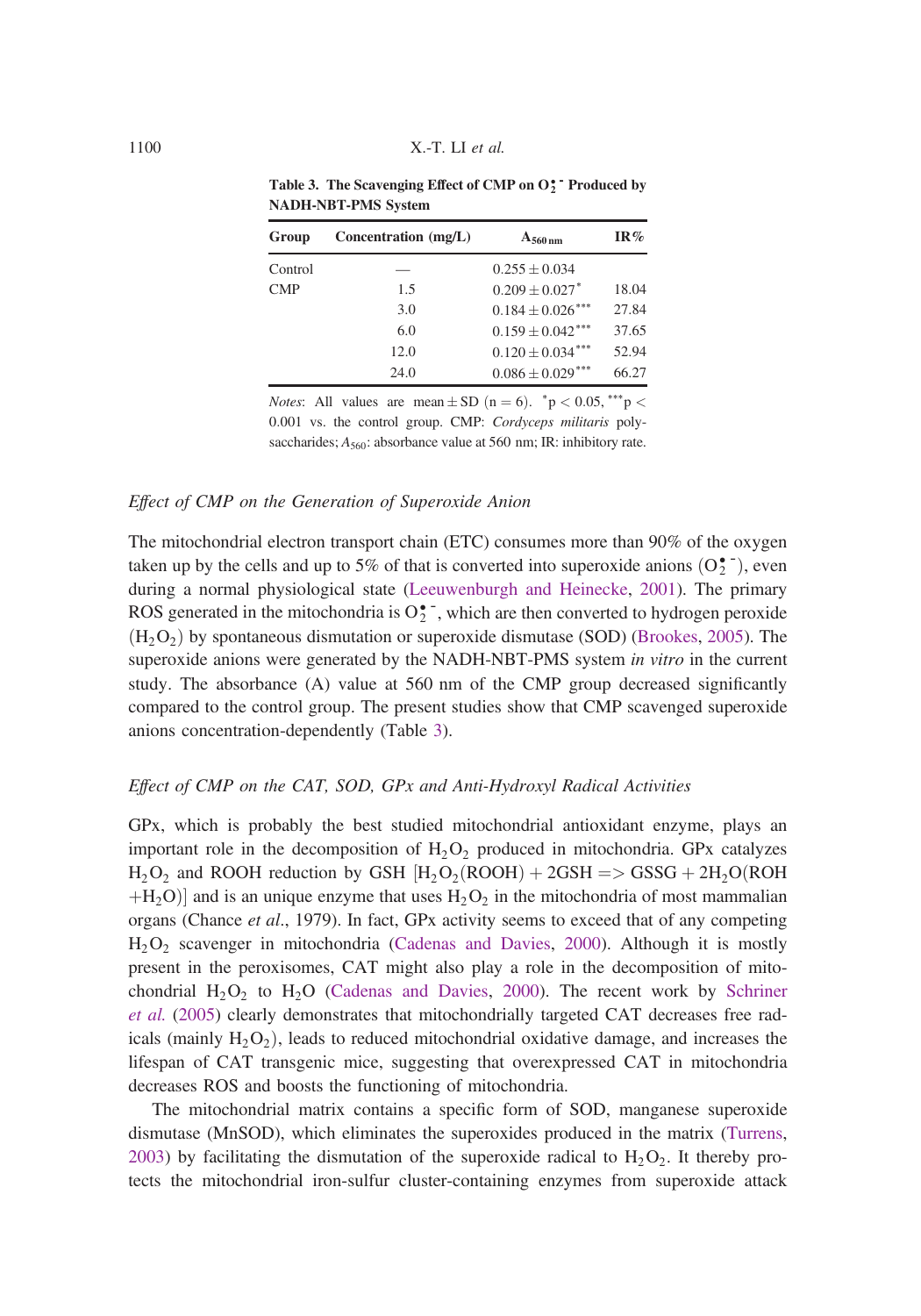| Group            | <b>Dose</b><br>(g/kg/day) | <b>CAT</b><br>(U/mg Protein)  | <b>SOD</b><br>(U/mg Protein) | GPx<br>(U/mg Protein)         | Anti- $\bullet$ OH<br>(U/mg Protein) |
|------------------|---------------------------|-------------------------------|------------------------------|-------------------------------|--------------------------------------|
| Normal           | $\Omega$                  | $13.8 \pm 2.6$ ***            | $279 + 37***$                | $54.3 \pm 6.8$ <sup>***</sup> | $96.9 \pm 13.1***$                   |
| Model            | $\Omega$                  | $8.6 \pm 2.3$                 | $215 \pm 31$                 | $41.5 \pm 7.3$                | $72.5 \pm 12.7$                      |
| Vit E            | 0.1                       | $11.3 + 1.6$ <sup>**</sup>    | $262 \pm 23$ ***             | $50.3 \pm 5.7$ <sup>**</sup>  | $87.4 \pm 6.8***$                    |
| CMP1             | 0.04                      | $10.5 + 1.2^*$                | $238 + 25$                   | $46.3 \pm 6.8$                | $78.8 + 6.0$                         |
| CMP <sub>2</sub> | 0.08                      | $13.2 \pm 2.2$ <sup>***</sup> | $266 \pm 28$ ***             | $50.7 + 5.7$ <sup>**</sup>    | $88.7 \pm 8.5***$                    |
| CMP3             | 0.16                      | $14.6 \pm 2.4***$             | $287 \pm 36$ ***             | $58.1 \pm 8.3***$             | $97.6 \pm 13.4***$                   |

Table 4. The Effects of CMP on the CAT, SOD, GPx and Anti-Hydroxyl Radical Activities in Mice Liver in Vivo

*Notes*: All values are mean  $\pm$  SD (n = 10).  ${}^*p$  < 0.05,  ${}^{**p}$  < 0.01,  ${}^{***p}$  < 0.001 vs. the model group. CMP: Cordyceps militaris polysaccharides; CAT: catalase; SOD: surperoxide dismutase; GPx: glutathione peroxidase; Anti- $\bullet$ OH: anti-hydroxyl radical; Vit E: vitamin E.

(Gardner et al., 1995). The lipophilic radical scavenger alpha-tocopherol, which is present in mitochondrial membranes, also has a role in interfering with the propagation of free radical-mediated chain reactions, thereby protecting membrane lipids from peroxidation (Andreyev et al., 2005). CAT, SOD, GPx and anti-hydroxyl radical activities in mice liver homogenate of the model group mice decreased significantly versus the normal ones, and CMP increased CAT, SOD, GPx and anti-hydroxyl radical activities in a dosedependent manner (Table 4).

#### **Discussion**

Mitochondria are a major source of ROS, which are a byproduct of mitochondrial electron transfer activity. As much as 0.2–2% of the molecular oxygen consumed by mitochondria during respiration is converted to superoxides, primarily by Complexes I and III (Turrens, 2003; Chen et al., 2003). Normally, superoxides are detoxified by the combined activities of the mitochondrial antioxidant enzymes MnSOD, CAT and GPx (Nordberg and Arner, 2001; Giordano, 2005).  $O_2^{\bullet}$  is the precursor of most ROS and it is a mediator in oxidative chain reactions. Dismutation of  $O_2^{\bullet^-}$ , either spontaneously or through a catalytic reaction by SOD, produces hydrogen peroxide  $(H_2O_2)$ , which in turn may be fully reduced to water by CAT and GPx, or partially reduced to a hydroxyl radical  $(\bullet$ OH), one of the strongest oxidants in nature (Turrens, 2003).  $\bullet$ OH may be re-reduced by  $O_2^{\bullet -}$  and may propagate the entire ROS process (Reddy, 2006). As a consequence of their biological functions, mitochondria are always exposed to ROS production and have a complex antioxidant defense system to counteract it. Oxidative stress occurs when the homeostatic balance between oxidant and antioxidant capacities in a determined biological system is disturbed and the redox state becomes more prooxidizing (Droge, 2002). Thus, under conditions of oxidative stress where mitochondrial ROS production exceeds the antioxidant capacity, mitochondria may suffer oxidative damage to their biomolecules.

The present study shows that CMP could inhibit mitochondrial injury in a concentration-dependent manner and also have a significant  $O_2^{\bullet-}$  scavenging effect. Oxidative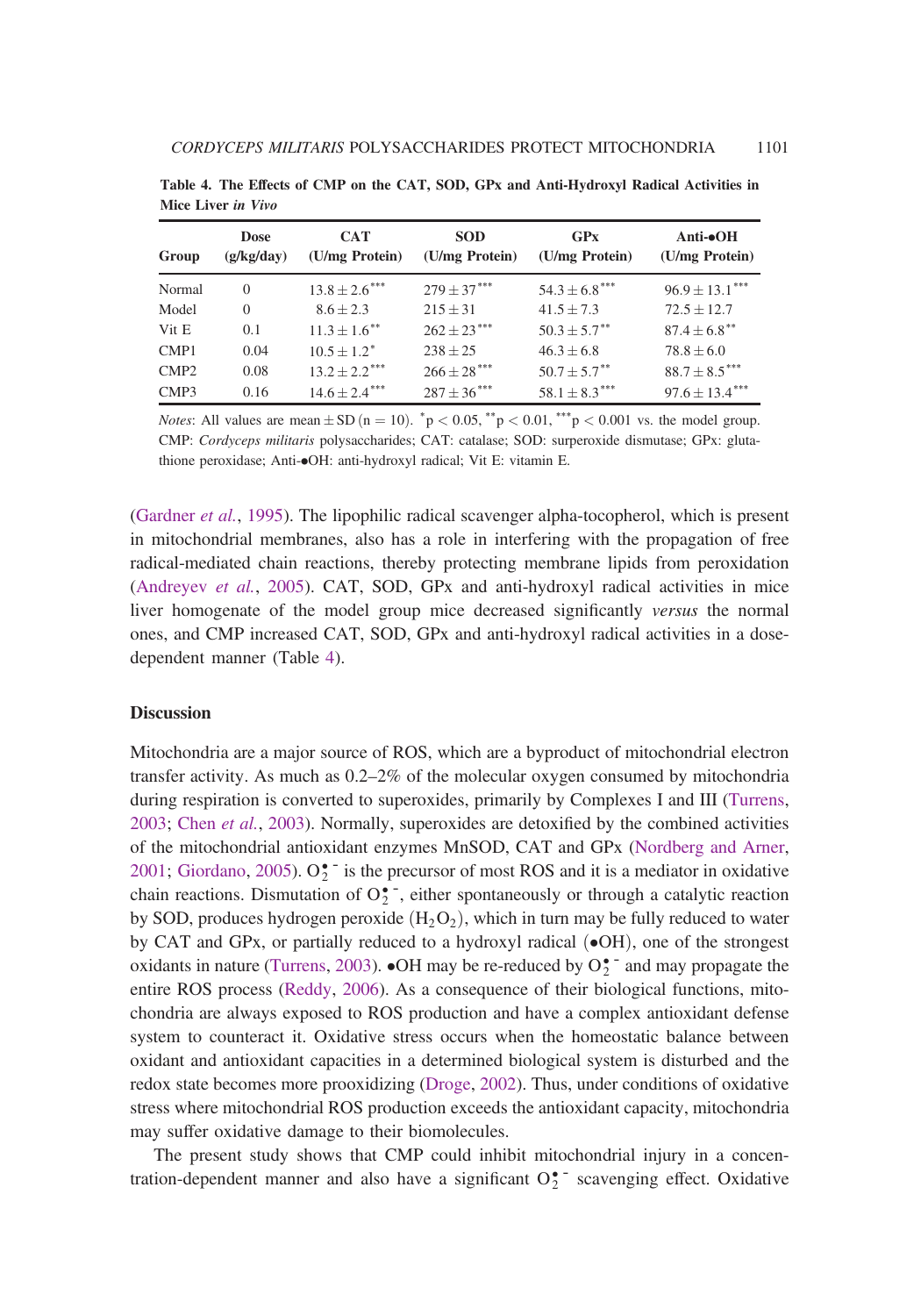damage was determined by the content of TBARS and mitochondrial swelling. CMP could obviously inhibit the generation of TBARS in liver tissue and mitochondria, indicating that it can protect the body from LPO significantly. Moreover, the activities of CAT, SOD, GPx and anti-hydroxyl radical in mice liver homogenate were increased significantly by CMP. CMP protected mitochondria by scavenging reactive oxygen species, and increasing the activities of the antioxidases. CMP ameliorated mitochondrial dysfunction. Therefore, CMP has antioxidant and anti-aging pharmaceutical values. CMP was the major bioactive component of C. militaris.

Cellular antioxidant systems have been traditionally divided into two categories: enzymatic and nonenzymatic. Primary antioxidant enzymes include SOD, GPx and CAT (Beckman and Ames, 1998). Non-enzymatic antioxidants, such as vitamin E ( $\alpha$ -tocopherol), directly scavenge superoxides and  $\bullet$ OH, as well as singlet oxygen (Yu, 1994). The increase in mitochondrial oxidative damage in brain and liver mitochondria of aged and senescent mice was ameliorated by vitamin E supplementation (Navarro et al., 2005). Vitamin E is the major lipid-soluble chain-breaking antioxidant in mammals, and it plays an important role in normal development and physiology (Cuddihy et al., 2008). Alpha-tocopherol has a potency to increase the activities of free radical-scavenging enzymes and it is a potent antioxidant that significantly reduced the LPO levels (Gulcin et al., 2005; Chitra and Shyamala Devi, 2008). The oral supplementation of vitamin E was found to increase the activities of CAT, SOD, GPx and anti-hydroxyl radical in the current study. The ability of CMP to increase CAT, SOD, GPx and anti-hydroxyl radical activities is comparable to vitamin E.

Our work also clearly demonstrates that a low concentration of CMP was effective in scavenging free radicals.. This result suggests that polysaccharides are important in free radical scavenging. The antioxidant mechanism of polysaccharides is not clear. Tsiapali et al. (2001) speculated that the abstraction of anomeric hydrogen from monosaccharides was the reason for the free radical scavenging ability. Polysaccharides have enhanced antioxidant activity over monosaccharides because polysaccharides exhibit the greater ease of abstraction of the anomeric hydrogen from one of the internal monosaccharide units. CMP may be a potent hydrogen donator. The data presented here further suggests the biological function of polysaccharides. An acidic polysaccharide (APS) was isolated from the extract of C. militaris. Analyses of sugar composition indicated that APS consisted of D-galactose, L-arabinose, D-xylose, L-rhamnose, and D-galacturonic acid (Ohta et al., 2007). However, the sugar components of CMP need further studies.

As for the difference and variation between cultivated and wild type C. militaris, the total amino acid and 8 essential amino acid content in C. militaris cultivated in natural Bombyx mori medium is higher than that of wild and otherwise cultivated C. militaris (Liu et al., 1999). All 19 kinds of amino acids in fruiting bodies of wild C. militaris exist in cultivated one. The ratio of total amino acid, cordycepic acid, cordycepin and cordyceps polysaccharide content in wild and cultivated C. militaris is 1.5, 1.06, 1.54 and 0.42 respectively (Shun et al., 1999). The total content of nucleosides is much higher in cultured cordyceps  $(3722 \pm 1446 \,\mu g/g)$  for *C. militaris*) than in natural ones  $(2167 \pm 412 \,\mu g/g)$ . Cordycepin, abundant in cultured *C. militaris*  $(2276.5 \pm 842.6 \,\mu$ g/g), is found very low in natural C. sinensis (Yang et al., 2009). Feng et al. (2009) investigated genetic and chemical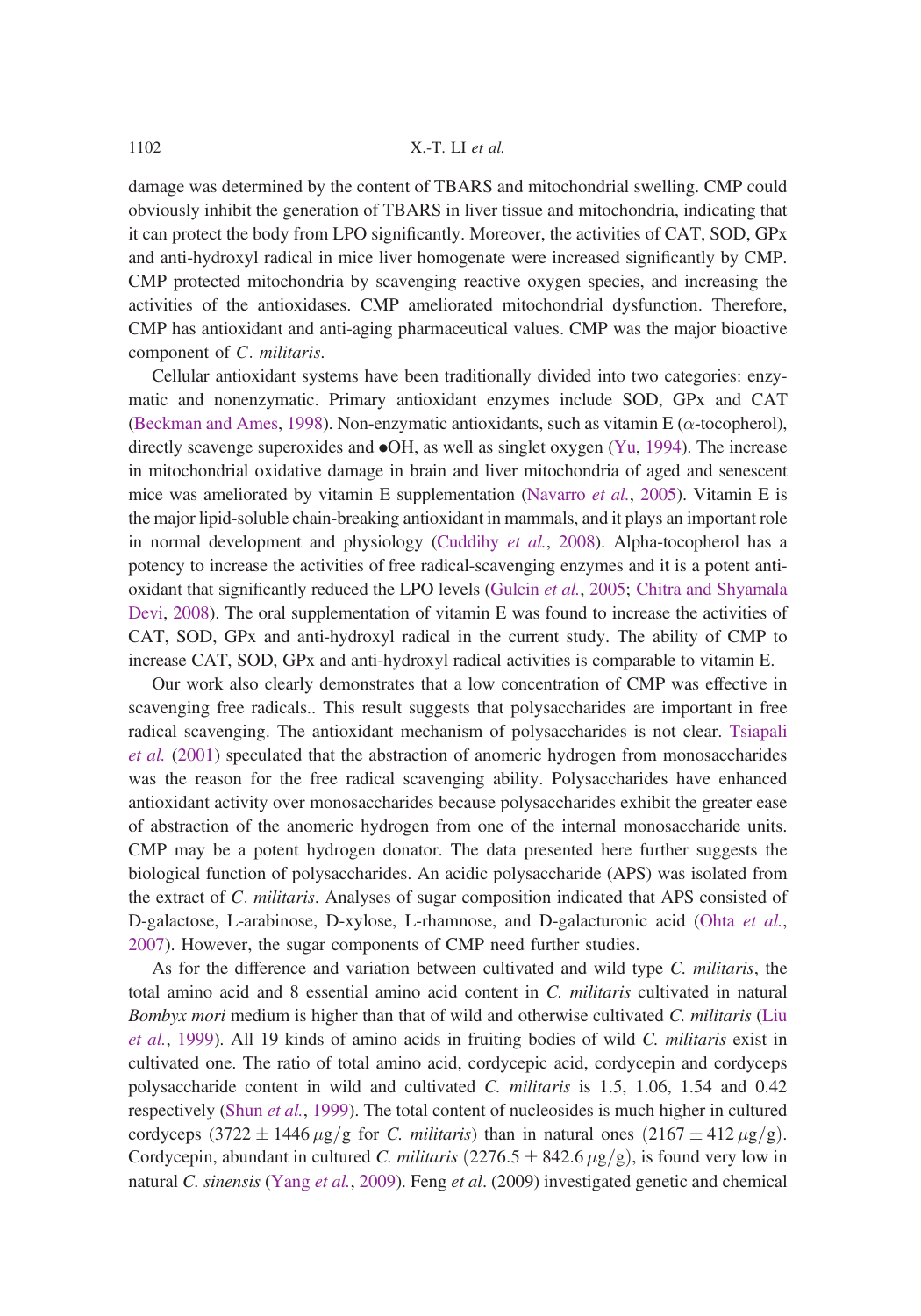variations of two natural C. sinensis, 16 fungal strains isolated from C. sinensis, and two fungal strains of C. militaris. Natural and cultured Cordyceps were in two individual subgroups according to their nucleoside content, which suggested that the chemical characteristics among cultured mycelia of different fungal strains isolated from natural C. sinensis were similar, but they were different from the natural one. The scavenging ability on hydroxyl radicals from the stroma of cultivated C. militaris was not inferior to the wild C. militaris, however, that of the fermented mycelium from cultivated C. militaris was stronger than the wild one (Wang, 2002). The SOD enzyme vitalities in the mycelium and stroma of wild C. militaris were all higher than those in corresponding parts in cultivated C. militaris, but their difference was little (Wang and Xue, 2008). These results demonstrate that wild C. militaris can be replaced by the artificially cultivated one concerning its functions for health and treatment.

C. militaris may be potentially useful for the prevention and treatment of various pathologies in humans including cancers, inflammation, fibrosis, diabetes, and hypercholesterolemia (Shimada et al., 2008). Our present findings raise the possibility that C. militaris may be useful for the treatment of mitochondria-related metabolic disorders and delaying the aging process. A clinical feedback to human medication from this animal study results awaits further studies.

#### Acknowledgments

This work was supported by the Scientific Research Item for Institutions of Higher Learning of the Education Department of Liaoning Province in China (Grant No. 994421792).

#### References

- Abuja, P.M. and R. Albertini. Methods for monitoring oxidative stress, lipid peroxidation and oxidation resistance of lipoproteins. Clin. Chim. Acta 306: 1–17, 2001.
- Andreyev, A.Y., Y.E. Kushnareva and A.A. Starkov. Mitochondrial metabolism of reactive oxygen species. Biochem. (Mosc.) 70: 200–214, 2005.
- Armstrong, J.S. The role of the mitochondrial permeability transition in cell death. Mitochondrion 6: 225–234, 2006.
- Beckman, K.B. and B.N. Ames. The free radical theory of aging matures. Physiol. Rev. 78: 547–581, 1998.
- Bradford, M.M. A rapid and sensitive method for the quantation of microgram quantities of protein utilizing the principle of protein-dye binding. Anal. Biochem. 72: 248–254, 1976.
- Brookes, P.S. Mitochondrial H(+) leak and ROS generation: an odd couple. Free Radic. Biol. Med. 38: 12–23, 2005.
- Cadenas, E. and K.J. Davies. Mitochondrial free radical generation, oxidative stress, and aging. Free Radic. Biol. Med. 29: 222–230, 2000.
- Chance B., H. Sies and A. Boveris. Hydroperoxide metabolism in mammalian organs. Physiol. Rev. 59: 527–605, 1979.
- Chen, G.T., L. Zhao, L.Y. Zhao, T. Cong and S.F. Bao. In vitro study on antioxidant activities of peanut protein hydrolysate. J. Sci. Food Agric. 87: 357–362, 2007.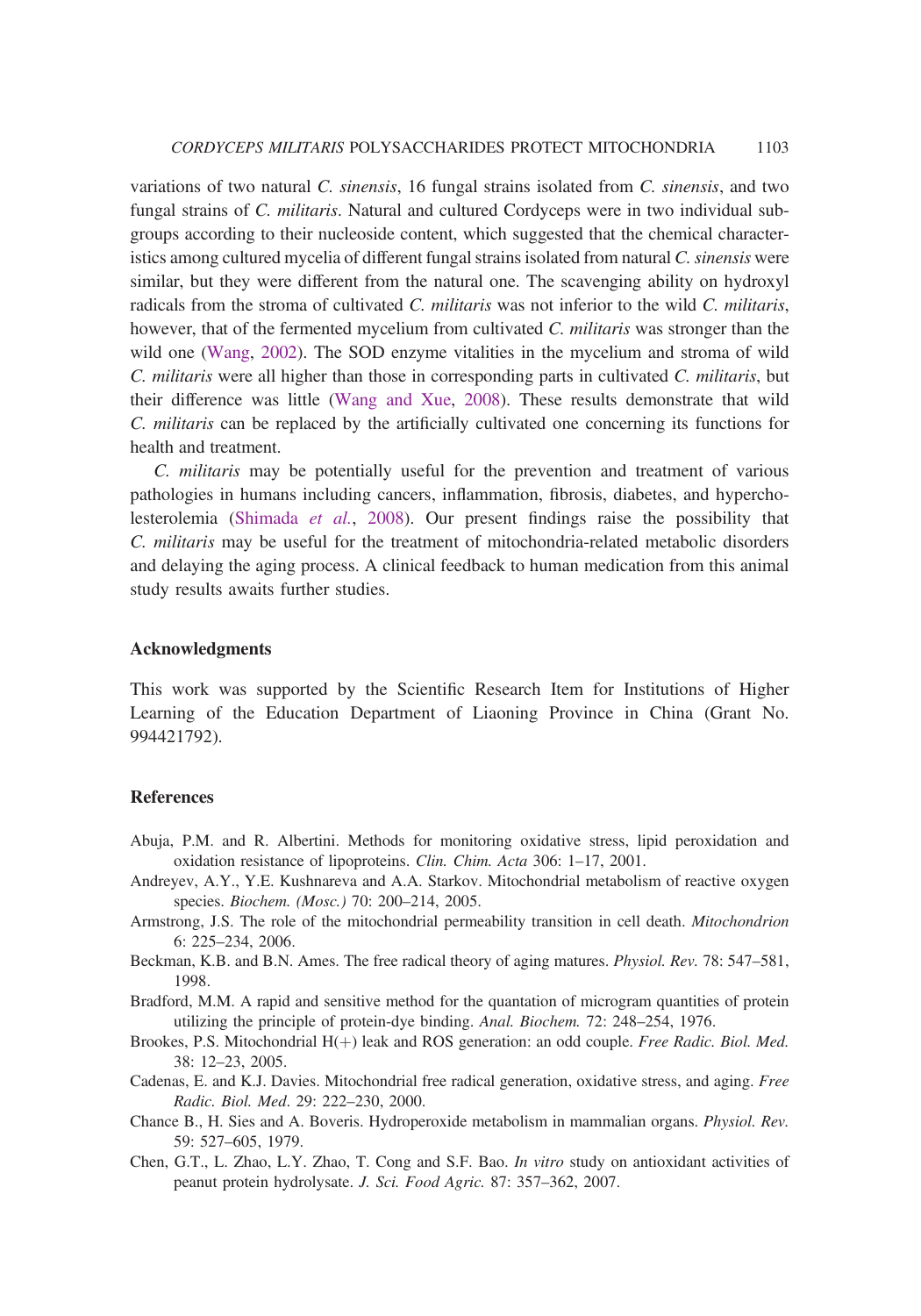- Chen, Q. E.J. Vazquez, S. Moghaddas, C.L. Hoppel and E.J. Lesnefsky. Production of reactive oxygen species by mitochondria: central role of complex III. J. Biol. Chem. 278: 36027– 36031, 2003.
- Chen, Y.J., M.S. Shiao, S.S. Lee and S.Y. Wang. Effects of Cordyceps sinensis on the proliferation and differentiation of human leukemic U937 cells. Life Sci. 60: 2349–2359, 1997.
- Chitra, S. and C.S. Shyamala Devi. Effect of alpha-tocopherol on pro-oxidant and antioxidant enzyme status in radiation-treated oral squamous cell carcinoma. *Indian J. Med. Sci.* 62: 141–148, 2008.
- Cuddihy, S.L., S.S. Ali, E.S. Musiek, J. Lucero, S.J. Kopp, J.D. Morrow and L.L. Dugan. Prolonged  $\alpha$ -tocopherol deficiency decreases oxidative stress and unmasks  $\alpha$ -tocopherol-dependent regulation of mitochondrial function in the brain. J. Biol. Chem. 2839: 6915–6924, 2008.
- Droge, W. Free radicals in the physiological control of cell function. Physiol. Rev. 82: 47–95, 2002.
- Dubois, M. K.A. Gilles, J.K. Hamilton, P.A. Rebers and F. Smith. Colorimetric method for determination of sugars and related substances. Anal. Chem. 28: 350–356, 1956.
- Feng, K., S. Wang, D.J. Hu, F.Q. Yang, H.X. Wang and S.P. Li. Random amplified polymorphic DNA (RAPD) analysis and the nucleosides assessment of fungal strains isolated from natural Cordyceps sinensis. J. Pharm. Biomed. Anal. 50: 522–526, 2009.
- Fink, B.D., K.J. Reszka, J.A. Herlein, M.M. Mathahs and W.I. Sivitz. Respiratory uncoupling by UCP1 and UCP2 and superoxide generation in endothelial cell mitochondria. Am. J. Physiol. Endocrinol. Metab. 288: 71–79, 2005.
- Gardner, P.R., I. Raineri, L.B. Epstein and C.W. White. Superoxide radical and iron modulate aconitase activity in mammalian cells. J. Biol. Chem. 270: 13399–13405, 1995.
- Giordano, F.J. Oxygen, oxidative stress, hypoxia, and heart failure. J. Clin. Invest. 115: 500-508, 2005.
- Gulcin, I., S. Beydemir and O. Hisar. Effect of alpha-tocopherol on antioxidant enzyme activities and lipid peroxidation in rainbow trout (Oncorhynchus mykiss). Acta Vet. Hung. 53: 425–433, 2005.
- Halestrap, A.P., S.J. Clarke and S.A. Javadov. Mitochondrial permeability transition pore opening during myocardial reperfusion — a target for cardioprotection. Cardiovasc. Res. 61: 372-385, 2004.
- Harman, D. Free radical theory of aging an update: increasing the functional life span. Ann. N. Y. Acad. Sci. 1067: 10–21, 2006.
- Hruszkewycz, A.M. Lipid peroxidation and mtDNA degeneration. A hypothesis. Mutat. Res. 275: 243–248, 1992.
- Hunter, F.E., J.M. Gebicki, P.E. Hoffsten, J. Weinstein and A. Scott. Swelling and lysis of rat liver mitochondria induced by ferrous ions. J. Biol. Chem. 238: 828–835, 1963.
- Kiho, T., K. Ookubo, S. Usui, S. Ukai and K. Hirano. Strutural features and hypoglycemic activity of a polysaccharide (CS-F10) from the cultured mycelium of Cordyceps sinensis. Biol. Pharm. Bull. 22: 966–970, 1999.
- Koh, J.H., J.M. Kim, U.J. Chang and H.J. Suh. Hypocholesterolemic effect of hot water-extract from mycelia of Cordyceps sinensis. Biol. Pharm. Bull. 26: 84–87, 2003.
- Kroemer, G., B. Dallaporta and M. Resche-Rigon. The mitochondrial death/life regulator in apoptosis and necrosis. Annu. Rev. Physiol. 60: 619–642, 1998.
- Leeuwenburgh, C. and J.W. Heinecke. Oxidative stress and antioxidants in exercise. Curr. Med. Chem. 8: 829–838, 2001.
- Li, X. and L. Xu. Studies on exopolysaccharide (EPS) fermentation by Cordyceps militaris, and its physical and chemical properties and antioxidation. J. Microbiol. 17: 13–17, 1997.
- Liu, C.S., Y. Cheng, J.F. Hu, W. Zhang, N.H. Chen and J.T. Zhang. Comparison of antioxidant activities between salvianolic acid B and Ginkgo biloba extract (EGb 761). Acta Pharmacol. Sin. 27: 1137–1145, 2006.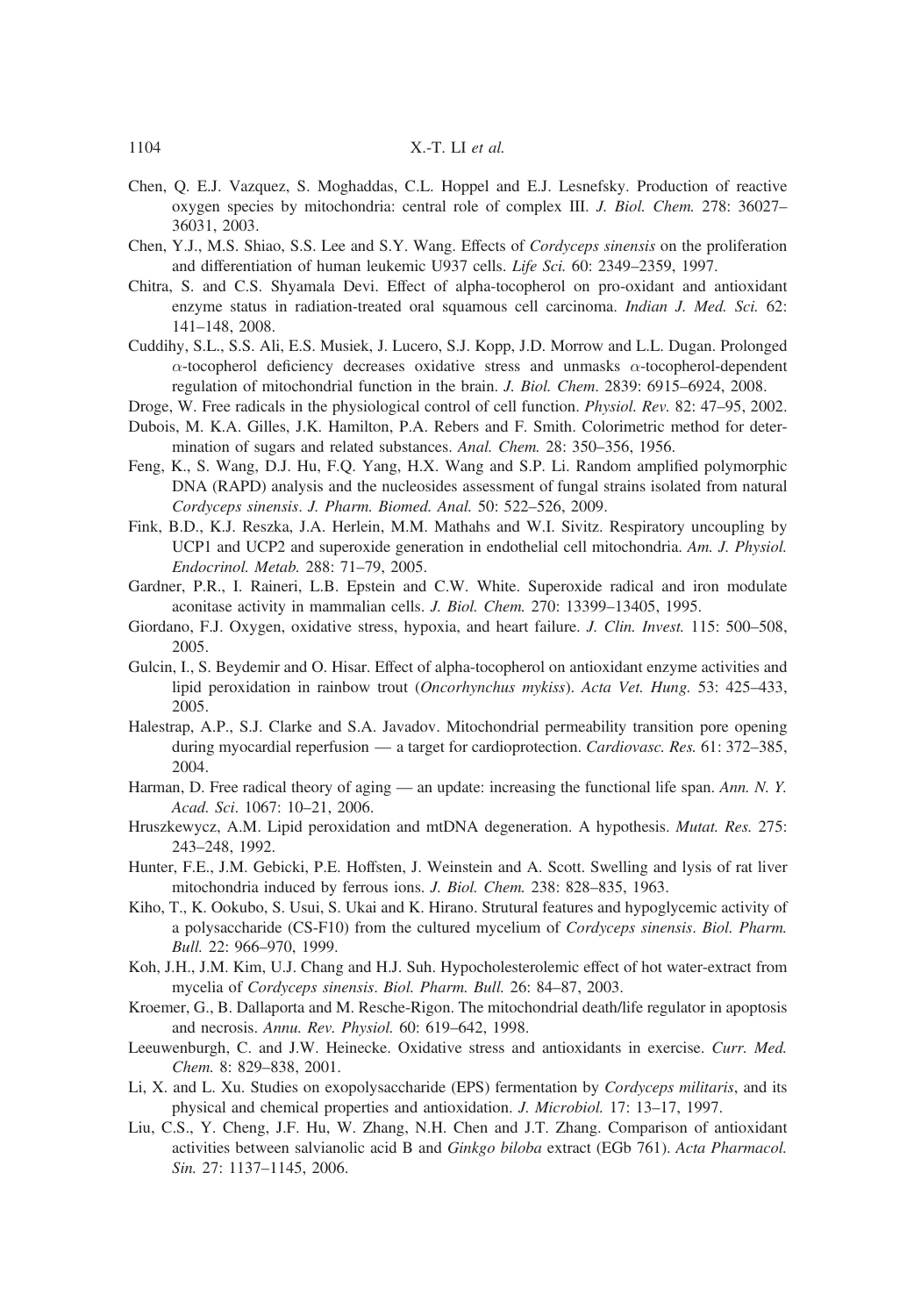- Liu, J.H., Y. Shun and N. Bu. Determination and analysis of amino acid components between cultivation of Cordyceps militaris and wild Cordyceps militaris. Edible Fungi China 18(3): 18–19, 1999.
- Manczak, M., Y. Jung, B.S. Park, D. Partovi and P.H. Reddy. Time-course of mitochondrial gene expressions in mice brains: implications for mitochondrial dysfunction, oxidative damage, cytochrome c release in aging. J. Neurochem. 92: 494–504, 2005.
- Nakamura, K., Y. Yamaguchi, S. Kagota, K. Shinozuka and M. Kunitomo. Activation of in vivo Kupffer cell function by oral administration of Cordyceps sinensis in rats. Jpn. J. Pharmacol. 79: 505–508, 1999.
- Navarro, A. and A. Boveris. The mitochondrial energy transduction system and the aging process. Am. J. Physiol. Cell Physiol. 292: 670–686, 2007.
- Navarro, A., C. Gomez, M.J. Sanchez-Pino, H. Gonzalez, M.J. Bandez, A.D. Boveris and A. Boveris. Vitamin E at high doses improves survival, neurological performance, and brain mitochondrial function in aging male mice. Am. J. Physiol. Regul. Integr. Comp. Physiol. 289: R1392-1399, 2005.
- Nordberg, J. and E.S. Arner. Reactive oxygen species, antioxidants, and the mammalian thioredoxin system. Free Radic. Biol. Med. 31: 1287–1312, 2001.
- Ohta, Y., J.B. Lee, K. Hayashi, A. Fujita, D.K. Park and T. Hayashi. In vivo anti-influenza virus activity of an immunomodulatory acidic polysaccharide isolated from Cordyceps militaris grown on germinated soybeans. J. Agric. Food Chem. 55: 10194–10199, 2007.
- Orrenius, S., V. Gogvadze and B. Zhivotovsky. Mitochondrial oxidative stress: implications for cell death. Annu. Rev. Pharmacol. Toxicol. 47: 143–183, 2007.
- Paradies, G., F.M. Ruggiero, G. Petrosillo and E. Quagliariello. Age-dependent decline in the cytochrome c oxidase activity in rat heart mitochondria: role of cardiolipin. FEBS Lett. 406: 136–138, 1997.
- Park, N.S., K.S. Lee, H.D. Sohn, D.H. Kim, S.M. Lee, E. Park, I. Kim, Y.H. Je and B.R. Jin. Molecular cloning, expression, and characterization of the Cu, Zn superoxide dismutase (SOD1) gene from the entomopathogenic fungus Cordyceps militaris. Mycologia 97: 130–138, 2005.
- Reddy, P.H. Amyloid precursor protein-mediated free radicals and oxidative damage: implications for the development and progression of Alzheimer's disease. J. Neurochem. 96: 1–13, 2006.
- Schriner, S.E., N.J. Linford, G.M. Martin, P. Treuting, C.E. Ogburn, M. Emond, P.E. Coskun, W. Ladiges, N. Wolf, H. Van Remmen, D.C. Wallace and P.S. Rabinovitch. Extension of murine lifespan by overexpression of catalase targeted to mitochondria. Science 308: 1909–1911, 2005.
- Shimada, T., N. Hiramatsu, A. Kasai, M. Mukai, M. Okamura, J. Yao, T. Huang, M. Tamai, S. Takahashi, T. Nakamura and M. Kitamura. Suppression of adipocyte differentiation by Cordyceps militaris through activation of the aryl hydrocarbon receptor. Am. J. Physiol. Endocrinol. Metab. 295: E859–E867, 2008.
- Shin, K.H., S.S. Lim, S. Lee, Y.S. Lee and S.Y. Cho. Antioxidant and immunostimulating activities of the fruiting bodies of Paecilomyces japonica, a new type of Cordyceps sp. Ann. N. Y. Acad. Sci. 928: 261–273, 2001.
- Shun, Y., Y. Xue and Q. Wang. Determination and analysis of components in fruiting bodies of wild and cultivated Cordyceps militaris. J. Liaoning Teachers College 1(1): 86–87, 1999.
- Suji, G. and S. Sivakami. Glucose, glycation and aging. Biogerontology 5: 365–373, 2004.
- Tsiapali, E., S. Whaley, J. Kalbfleisch, H.E. Ensley, I.W. Browder and D.L. Williams. Glucans exhibit weak antioxidant activity, but stimulate macrophage free radical activity. Free Radic. Biol. Med. 30: 393–402, 2001.
- Turrens, J.F. Mitochondrial formation of reactive oxygen species. J. Physiol. 552: 335–344, 2003.
- Valls, V., C. Peiro, P. Munizc and G.T. Saez. Age-related changes in antioxidant status and oxidative damage to lipids and DNA in mitochondria of rat liver. Process Biochem. 40: 903–908, 2005.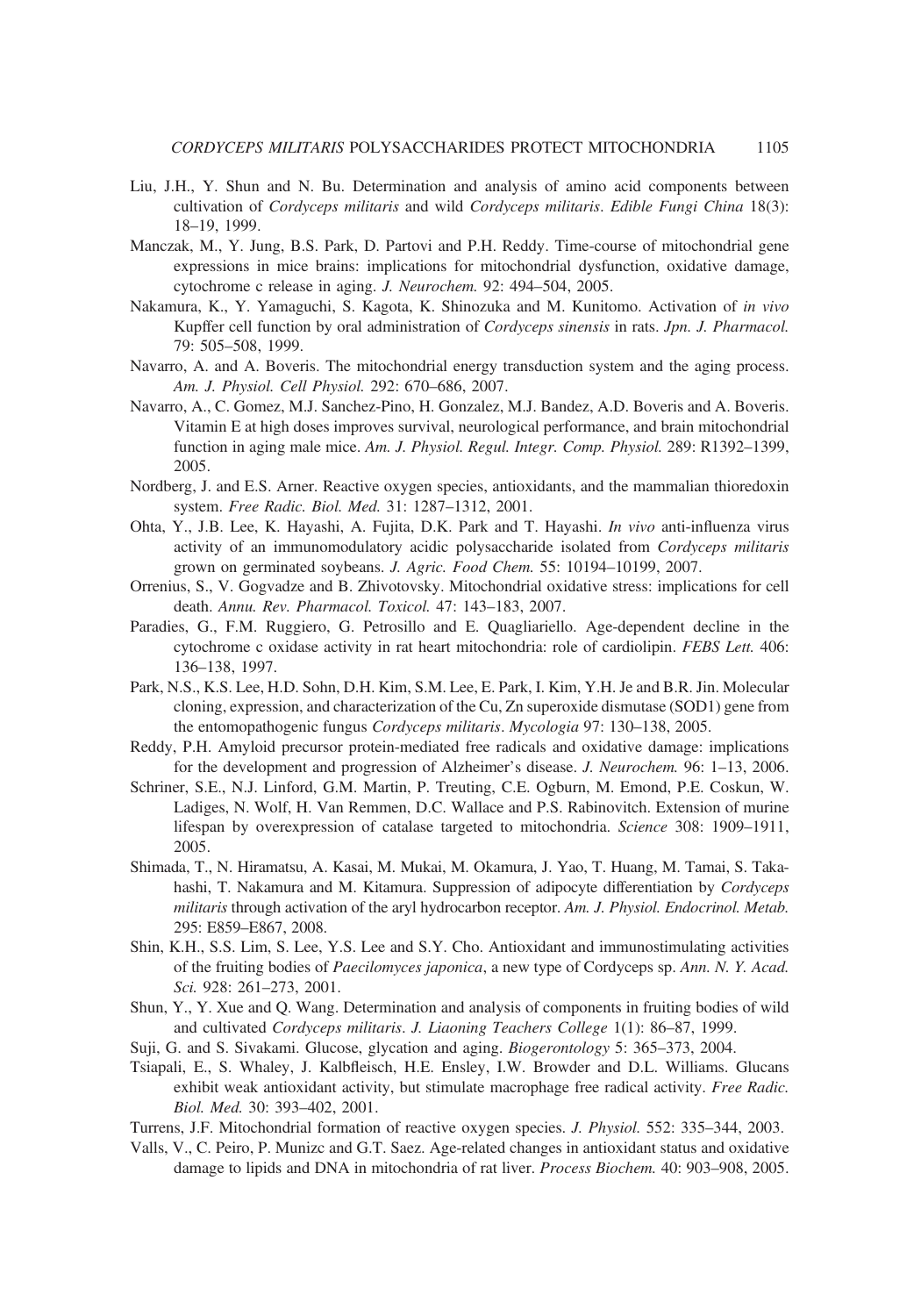#### 1106 X.-T. LI et al.

- Vina, J., J. Sastre, F. Pallardo and C. Borras. Mitochondrial theory of aging: importance to explain why females live longer than males. Antioxid. Redox Signal. 5: 549–556, 2003.
- Wang, B.J., S.J. Won, Z.R. Yu and C.L. Su. Free radical scavenging and apoptotic effects of Cordyceps sinensis fractionated by supercritical carbon dioxide. Food Chem. Toxicol. 43: 543–552, 2005.
- Wang, Q. Comparative study on scavenging hydroxyl radical of the wild and cultivated Cordyceps militaris. J. Liaoning Teachers College 4(3): 43–45, 2002.
- Wang, Q. and Y. Xue. Comparative study on SOD enzyme vitality of the wild and cultivated Cordyceps militaris (Fr) Link. J. Anhui Agric. Sci. 36: 8649, 8722, 2008.
- Wu, Z.L., X.X. Wang and W.Y. Chen. Inhibitory effect of Cordyceps sinensis and Cordyceps militaris on human glomerular mesangial cell proliferation induced by native LDL. Cell Biochem. Funct. 18: 93–97, 2000.
- Xiao, J.H., Z.Q. Liang and A.Y. Liu. Advances of polysaccharides research and exploitation of anamorph and its related fungi from Cordyceps. Acta Pharm. Sin. 37: 589–592, 2002.
- Yang, F.Q., L. Ge, J.W. Yong, S.N. Tan and S.P. Li. Determination of nucleosides and nucleobases in different species of Cordyceps by capillary electrophoresis-mass spectrometry. J. Pharm. Biomed. Anal. 50: 307–314, 2009.
- Yu, B.P. Cellular defenses against damage from reactive oxygen species. Physiol. Rev. 74: 139–162, 1994.
- Zhan, Y., C.H. Dong and Y.J. Yao. Antioxidant activities of aqueous extract from cultivated fruitbodies of Cordyceps militaris (L.) Link in vitro. J. Integr. Plant Biol. 48: 1365–1370, 2006.
- Zhou, X., L. Luo, W. Dressel, G. Shadier, D. Krumbiegel, P. Schmidtke, F. Zepp and C.U. Meyer. Cordycepin is an immunoregulatory active ingredient of Cordyceps sinensis. Am. J. Chin. Med. 36: 967–980, 2008.